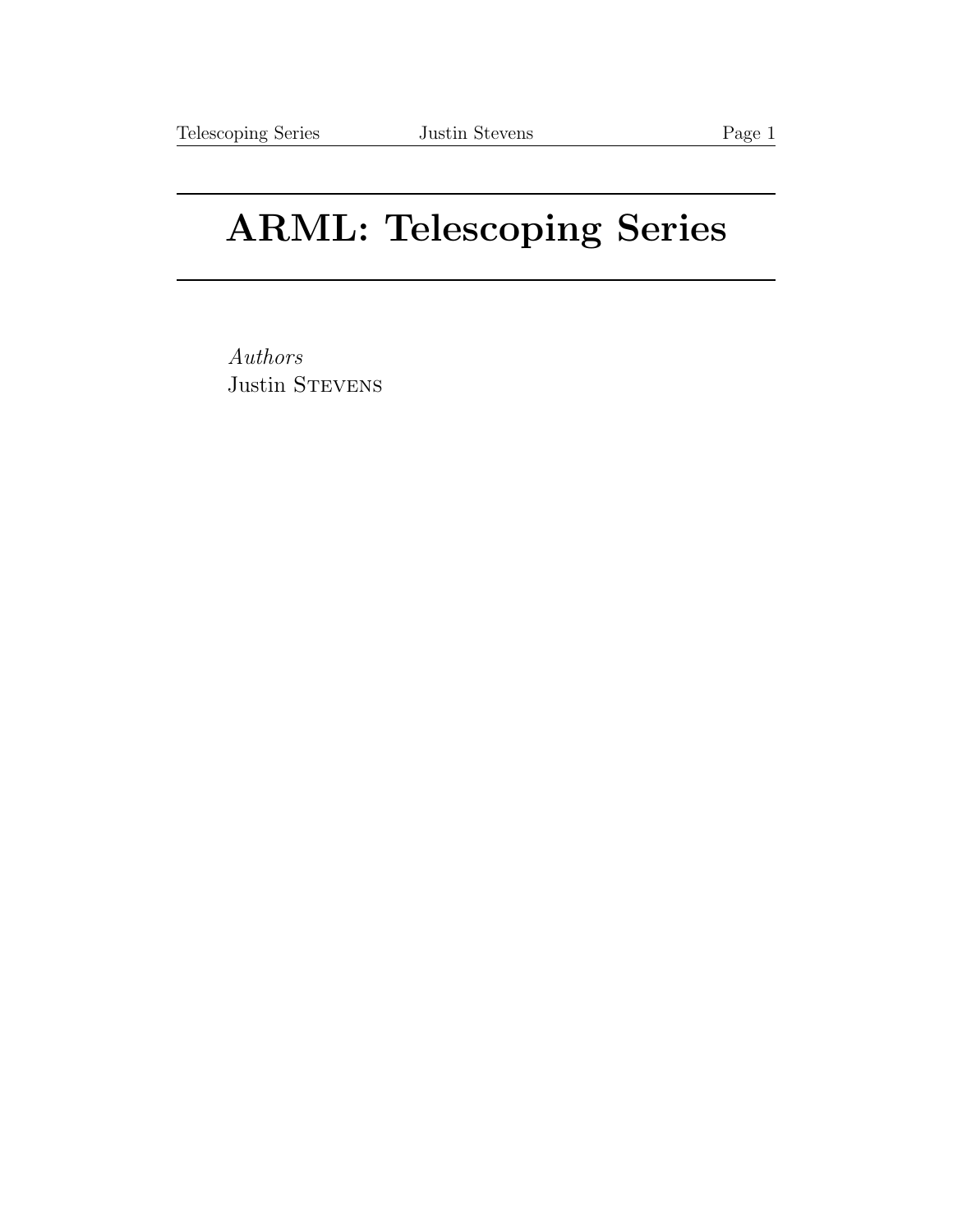1

## Telescoping Sums

## 1.1 Lecture

With certain sums/products, the majority of the terms will cancel which helps to simplify calculations. Notation used throughout the document:

$$
\prod_{i=1}^{n} a_i = a_1 \times a_2 \times a_3 \times \dots \times a_n
$$

$$
\sum_{i=1}^{n} a_i = a_1 + a_2 + a_3 + \dots + a_n
$$

Example 1.1.1 (Mathcounts). Evaluate the product  $\ddot{\phantom{1}}$  $\overline{1}$  $\overline{1}$ 

$$
\left(1+\frac{1}{2}\right)\left(1+\frac{1}{3}\right)\left(1+\frac{1}{4}\right)\left(1+\frac{1}{5}\right)\left(1+\frac{1}{6}\right)\left(1+\frac{1}{7}\right)
$$

Solution. The product is equivalent to

$$
\left(\frac{3}{2}\right)\left(\frac{4}{3}\right)\left(\frac{5}{4}\right)\left(\frac{6}{5}\right)\left(\frac{7}{6}\right)\left(\frac{8}{7}\right) = \frac{8}{2} = 4
$$

after cancellation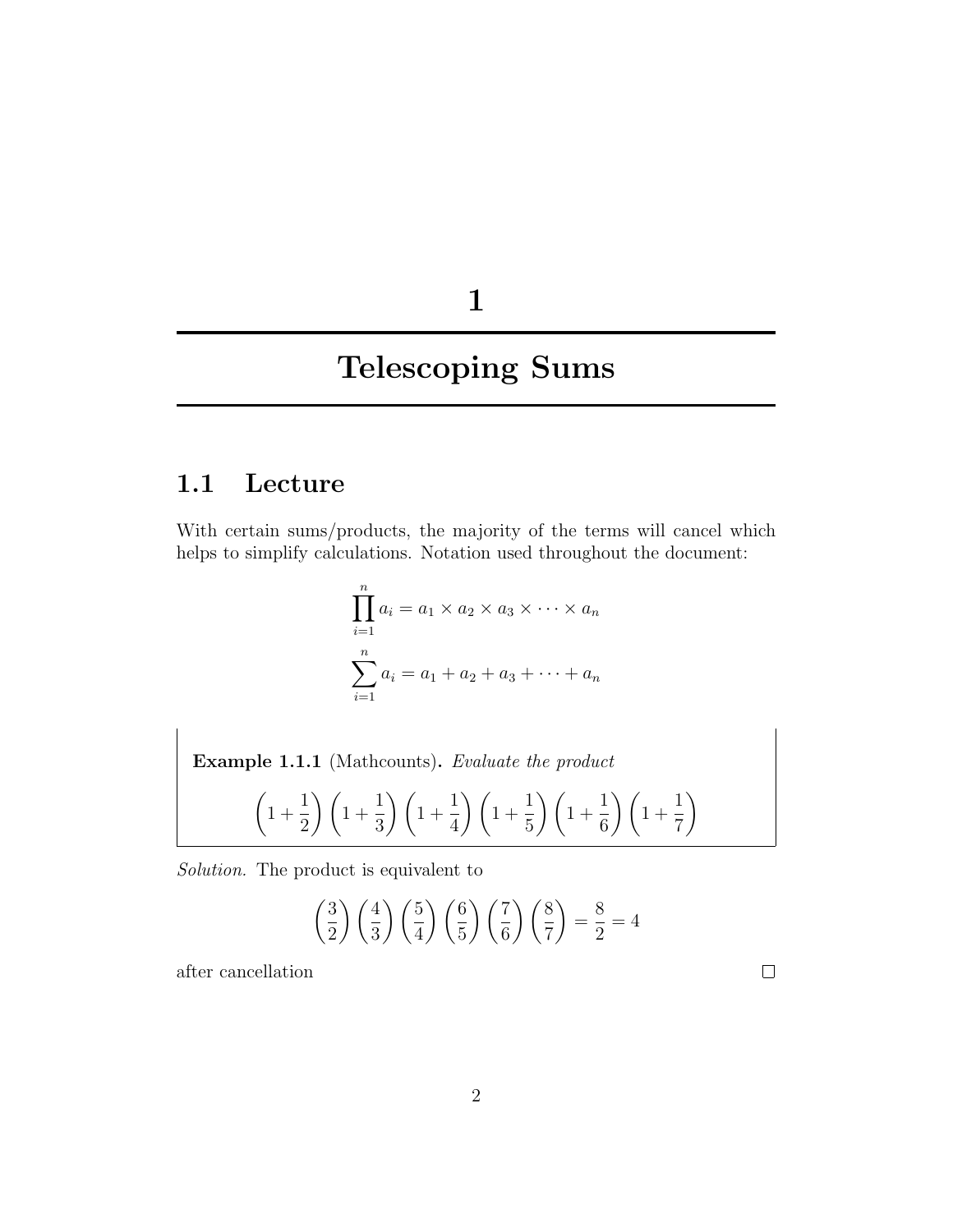n  $\setminus$ 

Example 1.1.2. Simplify the product  $\sqrt{ }$  $1-\frac{1}{2}$ 3  $\bigg(1-\frac{1}{4}\bigg)$ 4  $\left(1-\frac{1}{5}\right)$ 5  $\bigg) \ldots \bigg( 1 - \frac{1}{n} \bigg)$ 

Solution.

$$
\left(1 - \frac{1}{3}\right)\left(1 - \frac{1}{4}\right)\left(1 - \frac{1}{5}\right)\cdots\left(1 - \frac{1}{n}\right) = \left(\frac{2}{3}\right)\left(\frac{3}{4}\right)\left(\frac{4}{5}\right)\cdots\left(\frac{n-1}{n}\right)
$$

$$
= \left(\frac{2}{3}\right)\left(\frac{3}{4}\right)\left(\frac{4}{5}\right)\cdots\left(\frac{n-1}{n}\right)
$$

$$
= \frac{2}{n}
$$

 $\hfill \square$ 

**Example 1.1.3.** Evaluate 
$$
\prod_{k=2}^{n} \left(1 - \frac{1}{k^2}\right)
$$

Solution.

$$
\prod_{k=2}^{n} \left(1 - \frac{1}{k^2}\right) = \prod_{k=2}^{n} \frac{(k+1)(k-1)}{k^2}
$$
\n
$$
= \left(\prod_{k=2}^{n} \frac{k+1}{k}\right) \left(\prod_{k=2}^{n} \frac{k-1}{k}\right)
$$
\n
$$
= \left(\frac{n+1}{2}\right) \left(\frac{1}{n}\right) = \frac{n+1}{2n}
$$

 $\Box$ 

Example 1.1.4 (AMC 12). Let  $T_n = 1 + 2 + 3 + \cdots + n$  and

$$
P_n = \frac{T_2}{T_2 - 1} \cdot \frac{T_3}{T_3 - 1} \cdot \frac{T_4}{T_4 - 1} \cdots \frac{T_n}{T_n - 1}
$$

for  $n = 2, 3, 4, \cdots$ . Find  $P_{1991}$ .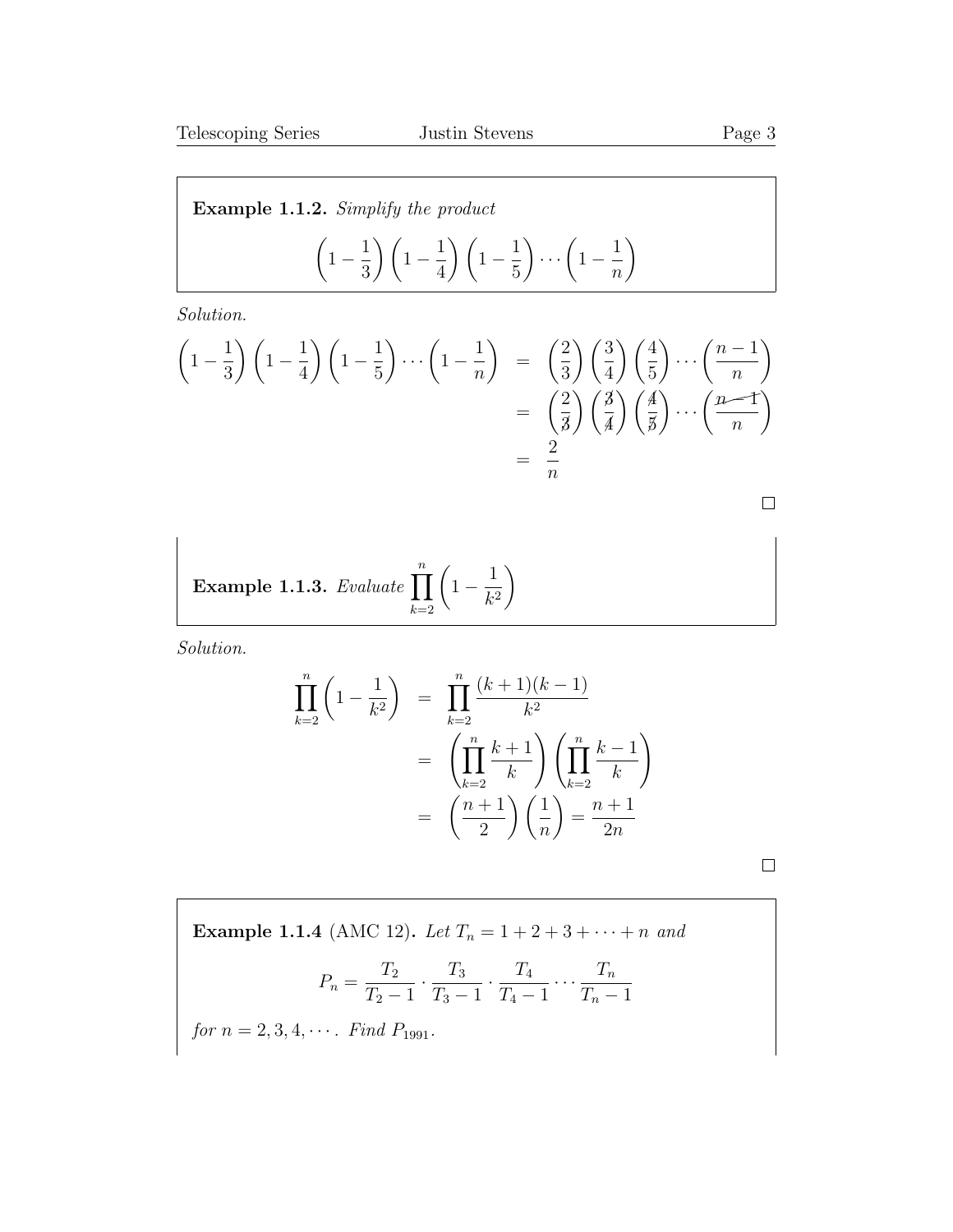*Solution*. Notice that  $T_n = \frac{n(n+1)}{2}$  $\frac{a+1}{2}$  and

$$
T_n - 1 = \frac{n(n+1)}{2} - 1 = \frac{n^2 + n - 2}{2} = \frac{(n+2)(n-1)}{2}
$$

. Therefore the product which we want to evaluate is equivalent to

$$
P_n = \left(\prod_{i=2}^{1991} \frac{i}{i+2}\right) \left(\prod_{i=2}^{1991} \frac{i+1}{i-1}\right)
$$
  
= 
$$
\frac{2 \times 3}{1992 \times 1993} \times \left(\frac{1991 \times 1992}{1 \times 2}\right)
$$
  
= 
$$
\frac{3 \times 1991}{1993} = \frac{5973}{1993}
$$

Example 1.1.5. Evaluate the sum  
\n
$$
\frac{1}{1 \times 2} + \frac{1}{2 \times 3} + \frac{1}{3 \times 4} + \frac{1}{4 \times 5} + \dots + \frac{1}{99 \times 100}
$$

*Solution*. Notice that  $\frac{1}{\sqrt{1}}$  $\frac{1}{n(n+1)} =$ 1  $\overline{n}$  $-\frac{1}{\sqrt{2}}$  $n+1$ , therefore the sum is equivalent to

$$
\left(\frac{1}{1} - \frac{1}{2}\right) + \left(\frac{1}{2} - \frac{1}{3}\right) + \left(\frac{1}{3} - \frac{1}{4}\right) + \dots + \left(\frac{1}{99} - \frac{1}{100}\right) = \frac{1}{1} - \frac{1}{100} = \frac{99}{100}
$$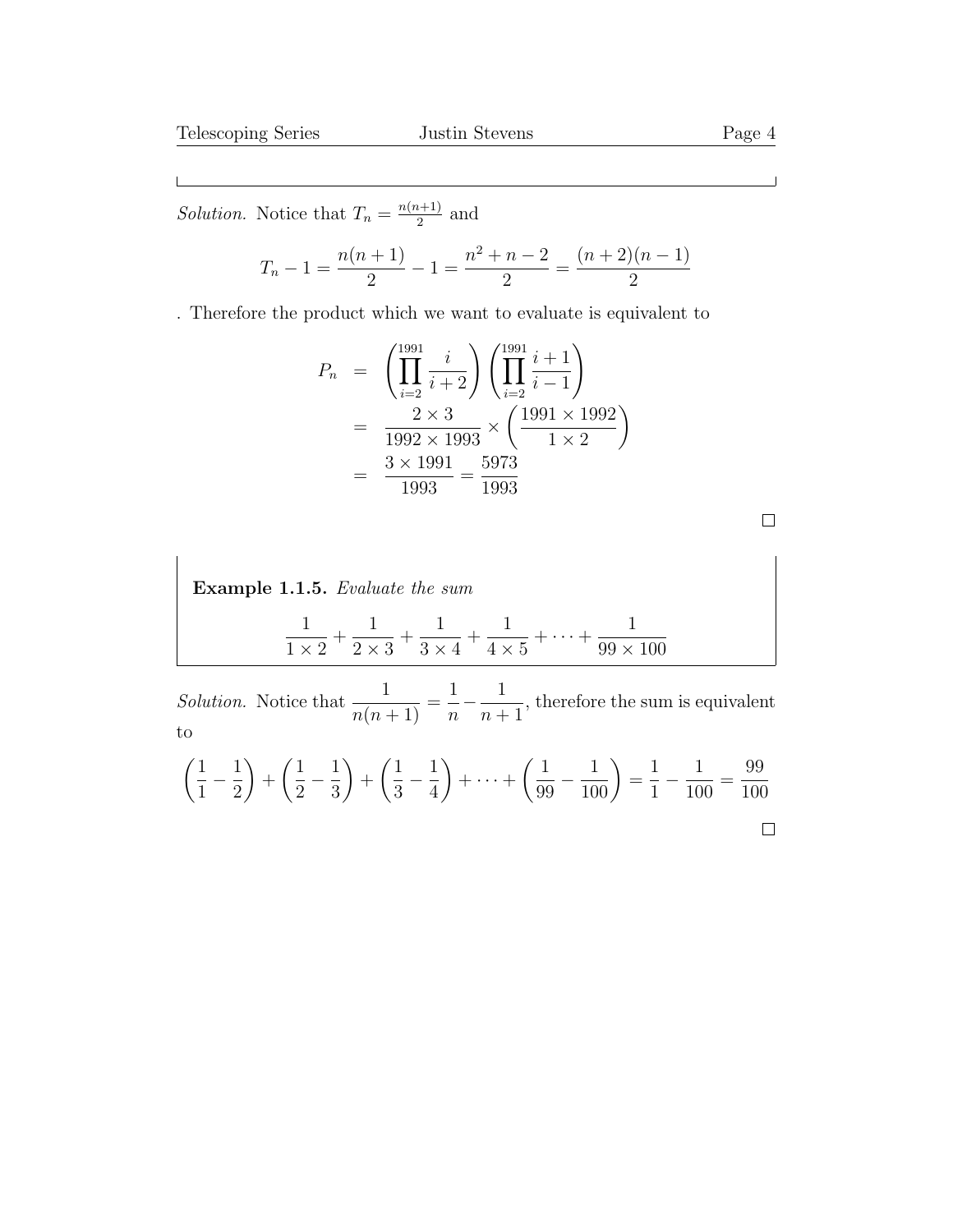## 1.2 Problem Solving

Here is a set of problems involving telescoping series. If you have any questions or want hints on any of these questions please feel free to ask me!

**Problem 1.2.1** (AHSME). Find the sum  $\frac{1}{1}$  $1 \cdot 3$  $+$ 1  $3 \cdot 5$  $+\cdots+\frac{1}{(2-1)!}$  $\frac{1}{(2n-1)(2n+1)} +$  $\cdots + \frac{1}{255}$  $255 \times 257$ 

**Problem 1.2.2.** Find the product  $\prod$ 20  $n=1$  $\sqrt{ }$  $1 +$  $2n + 1$  $n<sup>2</sup>$  $\setminus$ .

**Problem 1.2.3.** Consider the sequence  $1, -2, 3, -4, 5, -6, \cdots$  whose nth term is  $(-1)^{n+1} \cdot n$ . What is the average of the first 200 terms of the sequence?

Problem 1.2.4 (HMMT). Evaluate 1·2−2·3+3·4−4·5+· · ·+2001·2002.

Problem 1.2.5 (Mandelbrot). Calculate

$$
\prod_{n=1}^{13} \frac{n(n+2)}{(n+4)^2}
$$

Problem 1.2.6 (AHSME). Calculate

$$
T = \frac{1}{3 - \sqrt{8}} - \frac{1}{\sqrt{8} - \sqrt{7}} + \frac{1}{\sqrt{7} - \sqrt{6}} - \frac{1}{\sqrt{6} - \sqrt{5}} + \frac{1}{\sqrt{5} - 2}.
$$

Problem 1.2.7. Find

$$
\frac{1}{1+\sqrt{2}} + \frac{1}{\sqrt{2}+\sqrt{3}} + \frac{1}{\sqrt{3}+\sqrt{4}} + \dots + \frac{1}{\sqrt{99}+\sqrt{100}}
$$

**Problem 1.2.8.** Find the sum  $\frac{1}{2!} + \frac{2}{3!} + \frac{3}{4!} + \cdots + \frac{n-1}{n!}$ n!

**Problem 1.2.9** (AIME). Let  $x =$ 4 (  $\frac{1}{\sqrt{5}+1(\sqrt[4]{5}+1)(\sqrt[8]{5}+1)(\sqrt[16]{5}+1)}$ . Find  $(x+1)^{48}$ .

**Problem 1.2.10.** Find the integer closest to  $1000\sum$ 1000  $n=3$ 1  $\frac{1}{n^2-4}$ .